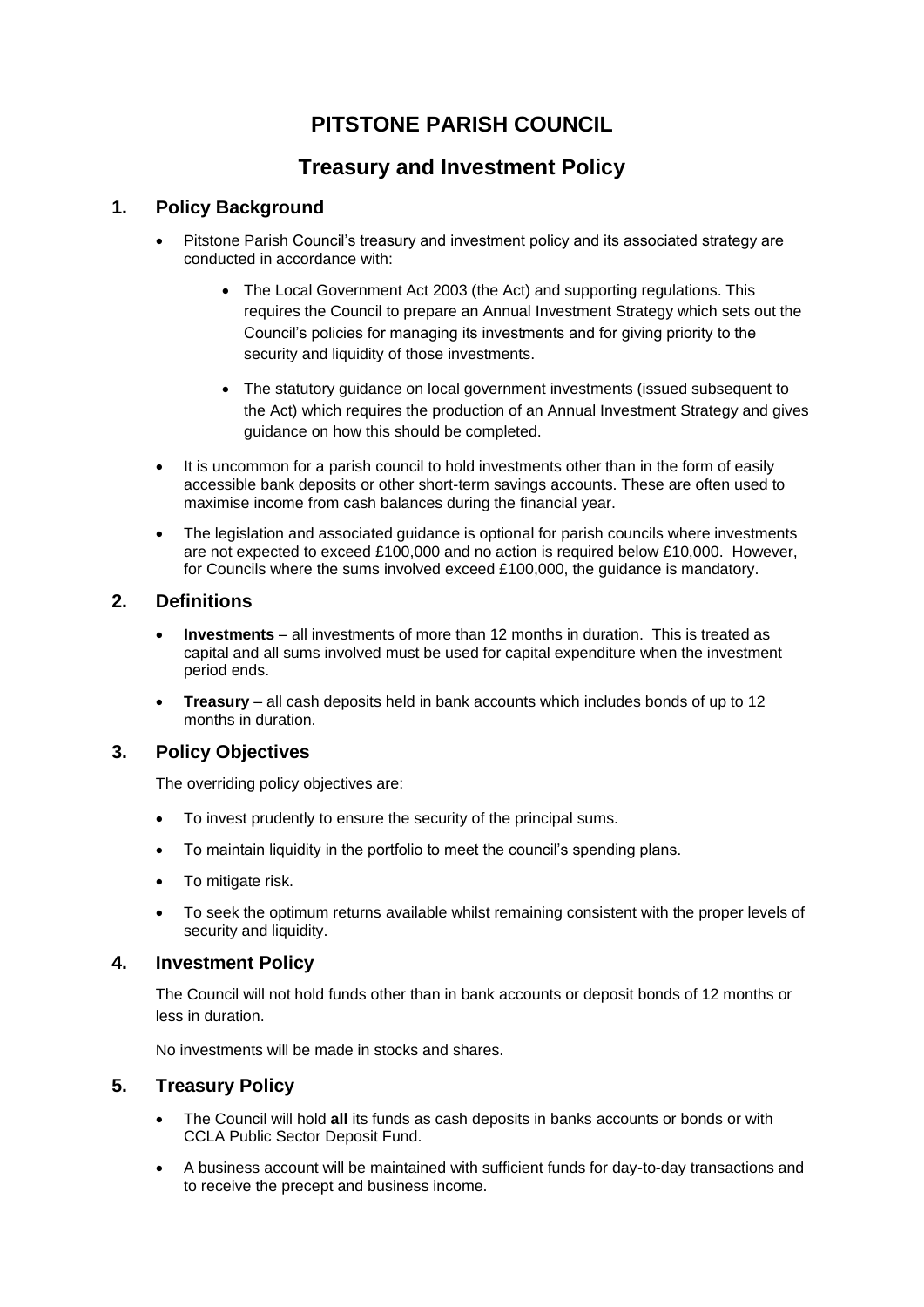- The maximum of the council's cash deposits which may be held with one institution must not exceed 60%.
- Any exception to this limit must be approved by full council.
- Full Council approval is required if a deposit is with an institution with which the council does not already hold an account. The RFO has delegated authority to deposit funds with any of the council's existing bankers and report this back to the council.
- A procedure for making a deposit can be found in Appendix A

#### **6. Review**

This Policy was adopted by Pitstone Parish Council on ......*31/3/22*.................

minute reference .....396/21.1.................. and will be reviewed on at least an annual basis.

Signed on behalf of Pitstone Parish Council by:

\_\_\_\_\_\_\_\_\_\_\_\_\_\_\_\_\_\_\_\_\_\_\_\_\_\_\_\_\_\_\_\_\_\_\_\_\_\_\_\_\_\_\_

*D Nicholls*

Chairman of the meeting